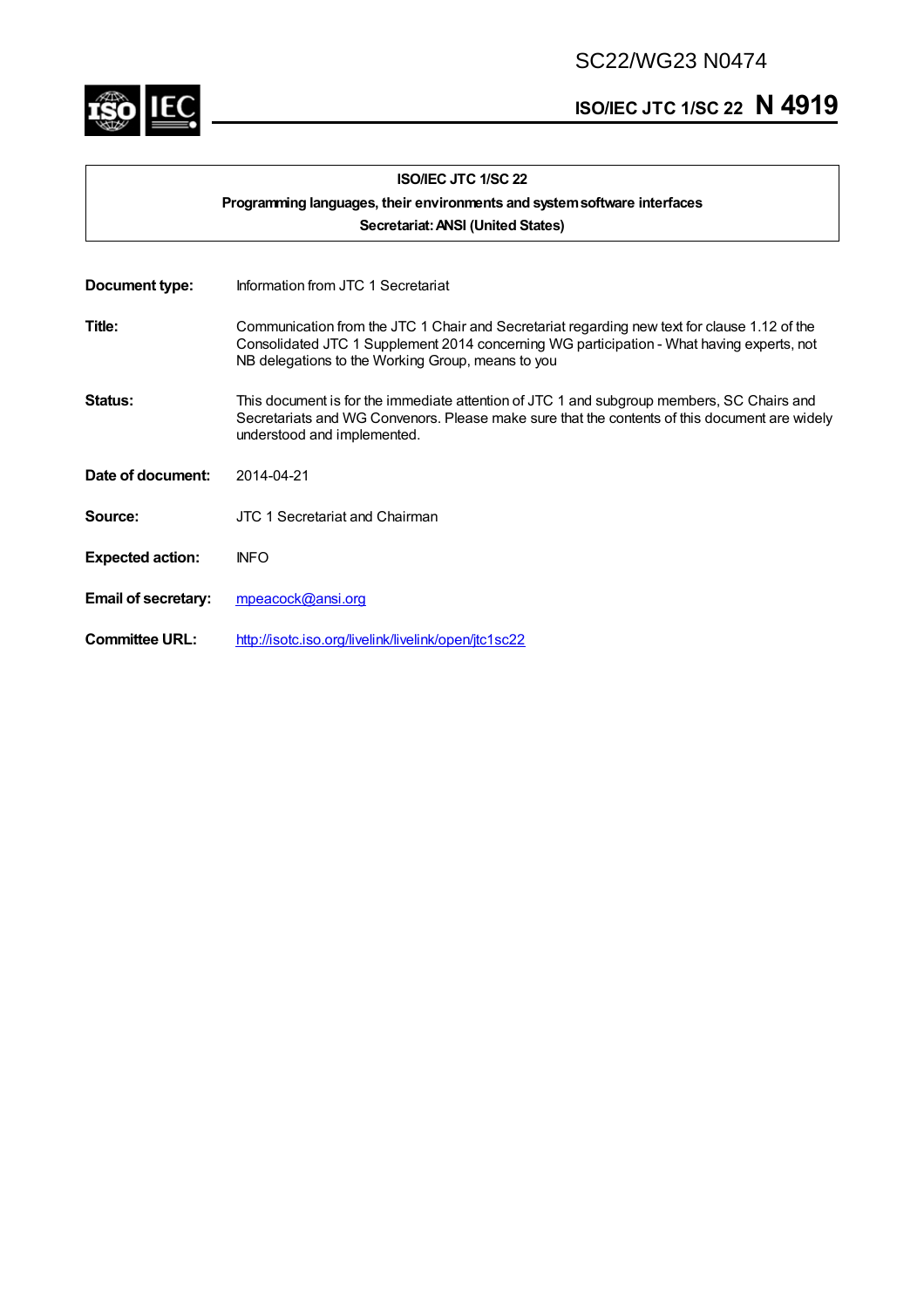

## **ISO/IEC JTC 1 Information technology**

**Secretariat:ANSI (United States)**

| Document type:             | Information from JTC 1 Secretariat                                                                                                                                                                                                             |
|----------------------------|------------------------------------------------------------------------------------------------------------------------------------------------------------------------------------------------------------------------------------------------|
| Title:                     | Communication from the JTC 1 Chair and Secretariat regarding new text for clause 1.12 of the<br>Consolidated JTC 1 Supplement 2014 concerning WG participation - What having experts, not<br>NB delegations to the Working Group, means to you |
| Status:                    | This document is for the immediate attention of JTC 1 and subgroup members, SC Chairs and<br>Secretariats and WG Convenors. Please make sure that the contents of this document are<br>widely understood and implemented.                      |
| Date of document:          | 2014-04-17                                                                                                                                                                                                                                     |
| Source:                    | JTC 1 Chair and Secretariat                                                                                                                                                                                                                    |
| <b>Expected action:</b>    | <b>ACT</b>                                                                                                                                                                                                                                     |
| <b>Action due date:</b>    | 2014-04-17                                                                                                                                                                                                                                     |
| <b>Email of secretary:</b> | Irajchel@ansi.org                                                                                                                                                                                                                              |
| <b>Committee URL:</b>      | http://isotc.iso.org/livelink/livelink/open/jtc1                                                                                                                                                                                               |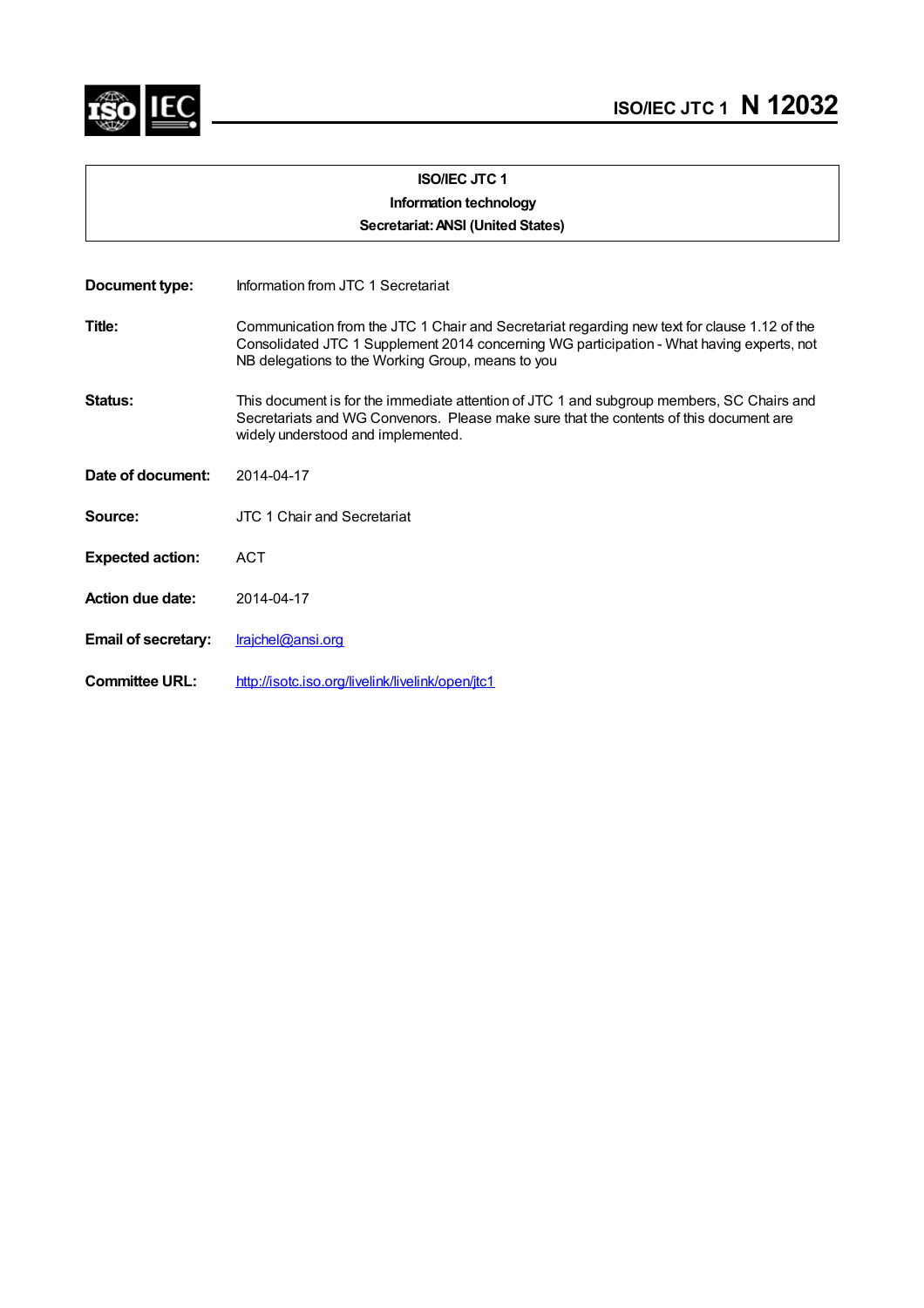Dear JTC 1 and subgroup members, SC Chairs and Secretariats, WG Convenors

As you know, at the November 2013 JTC 1 Plenary meeting, JTC 1 approved Resolution 30A regarding new text for clause 1.12 of the *Consolidated JTC 1 Supplement 2014* concerning WG participation. This change was made to more fully align with the ISO/IEC procedures for WG participation. The *Consolidated JTC 1 Supplement 2014* became effective on 1 January 2014.

The JTC 1 Chair and Secretariat have received numerous questions regarding the specifics for implementation. This is what having experts, not NB delegations to the Working Group, means to you:

#### **Effective Date:**

The effective date for the new rules was 1 January 2014. SCs and WGs are expected to abide by the new procedures and must implement all necessary changes promptly.

## **Global Directory:**

Working Groups are comprised of INDIVIDUAL EXPERTS appointed by National Bodies and Liaison Organizations. These experts MUST be entered into Global Directory to be considered a member of the WG and to receive documents. National Bodies are responsible for ensuring that their expert appointments are up to date; Liaison Organizations work via ITTF to maintain their expert members. If the expert is NOT in Global Directory, he/she will not receive documents and will NOT be considered a member of the WG.

#### **Mandatory use of Livelink for SC and WG Document Distribution:**

In 2012, the TMB adopted TMB Resolution 64/2012 which made the use of Livelink mandatory for engaging in ISO technical work. This includes TCs, SCs and WGs and is applicable to JTC 1 and its committees. ISO has established Livelink folders for all JTC 1 entities including WGs and these folders MUST be utilized. External document management systems are not allowed and MUST be discontinued. ISO staff can help with the transfer of any files from external sites to Livelink, if necessary. In addition, WG documents and expert contributions MUST be circulated via the WG folders and NOT via the SC. It is the responsibility of the WG Convenor to ensure documents are posted in their WG's folder, if necessary, supported by a Secretariat. Livelink distribution at the WG level allows all WG members in Global Directory direct and immediate access to the WG documents. $^{\rm 1}$  $^{\rm 1}$  $^{\rm 1}$ 

<span id="page-2-0"></span>1 **IEC Requirements**

The main differences in this context between IEC and ISO are the following:

In the case of JTC 1/ SC 25 which is managed by IEC, the same operational practices in working groups and working group meetings apply as described above. Essentially this means that experts shall represent themselves when in WGs and shall represent their National Committee when in plenary meetings.

<sup>•</sup> IEC uses the EMS (Experts Management System) to register experts, TCs , SCs and WGs, while ISO have the Global Directory

<sup>•</sup> For document postings and exchange, IEC has used, for more than 6 years, the Collaboration Tools platform. Each time a new committee or work group is established and recorded in the EMS, a corresponding account is automatically established on the Collaboration Tools platform and the experts assigned to those new entities have automatic access. Use of Collaboration Tools is strongly encouraged, but not mandatory.